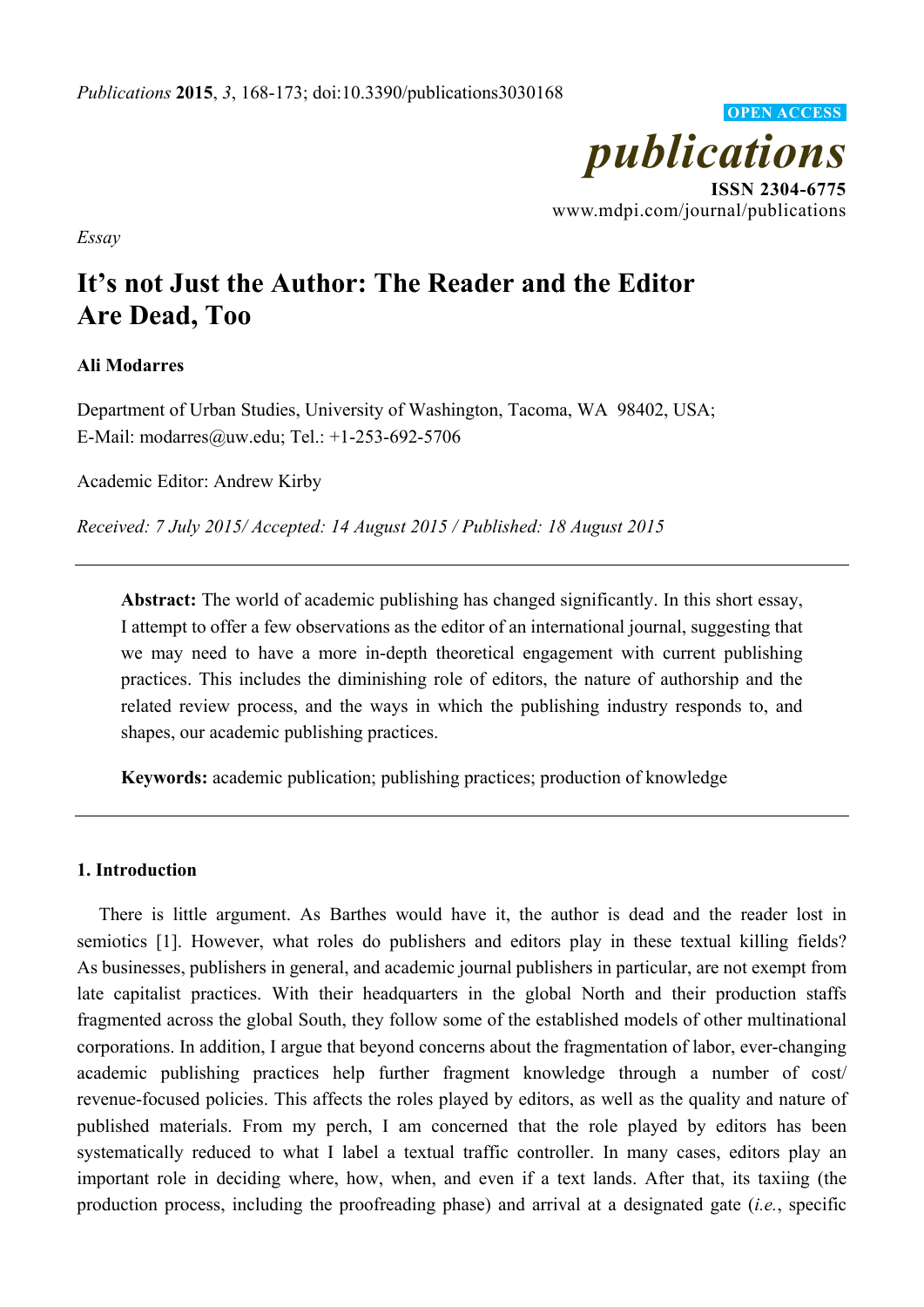issue/volume) are no longer their concern. Does this mean that in the age of "rapid" mechanical production, the "aura" of the text has been lost? If editors are given a limited role in assembling journal volumes/issues, does this give the readers even more power over the produced texts, allowing them to assemble articles from different sources (*i.e.*, journals) to create/assert a world of polyvalent post-production meanings, and in the process re-appropriate the work of authors and editors? Finally, if the author and the reader are one and the same in academic publication, does this mean that the only corpse left is that of the editor?

In what follows, I hope to offer a few observations as a journal editor. My intention is not to devalue academic publishing; I simply hope to offer a more nuanced view of its changing nature.

#### **2. Reflections**

The number of academic authors has grown exponentially over the last decade. Asian, African, Eastern European and Latin American authors have joined their European and North American counterparts to produce a cacophony of academic voices on every imaginable topic. To capture and "serve" this market, the number of academic journals has grown accordingly. At times, journals thematically overlap, and particular topics are privileged and endowed with numerous journals (e.g., transportation). As the global community of scholars produces more articles in order to survive the growing demand for tenure and promotion, publishers receive more commodities with varying use and exchange values. In other words, with little marketing or pressure from publishers, academics deliver their "work" to publishers. In turn, publishers sell this scholarship, in digital or hardcopy format, back to the very institutions that promoted their production! Very few businesses benefit from such a model of self-contained production and consumption. Institutions encourage their faculty members to publish and then pay for the databases that contain their articles, so that they can read and produce more. In such a market, while publishers still worry about the quality, the speed of production becomes equally important. With some compromises in quality, more authors/readers can be accommodated, and more articles can be produced and disseminated. However, as I suggest next, something important gets lost in the process: intellectual coherence.

#### **3. (Post) Fordist Production of Text**

Not too long ago, accepted articles would be published online, awaiting assignment to specific hardcopy issues. While academics could read them, citation was somewhat complicated, since these articles were not yet assigned a volume, an issue, or page numbers. Since citations are the bread and butter of a journal and its publishers, a solution was presented about two years ago. It was called Article-Based Publication (ABP), and it marked the dawn of a new era. Articles accepted for publication would be sequentially assigned to a volume (issues vanished) and were given page numbers according to when they were published. While this change may sound innocuous, it creates an inherent problem that requires consideration. Traditionally, editors were involved in the post-production assembly of articles. They even reviewed the corrected proofs to make sure that the final changes did not affect the quality of the article. However, the urge to publish quickly removed the editors from post-acceptance activities. The most troubling impact of ABP was the loss of another important role played by the editors. They used to examine the accepted articles, assemble each issue by putting as many related articles together as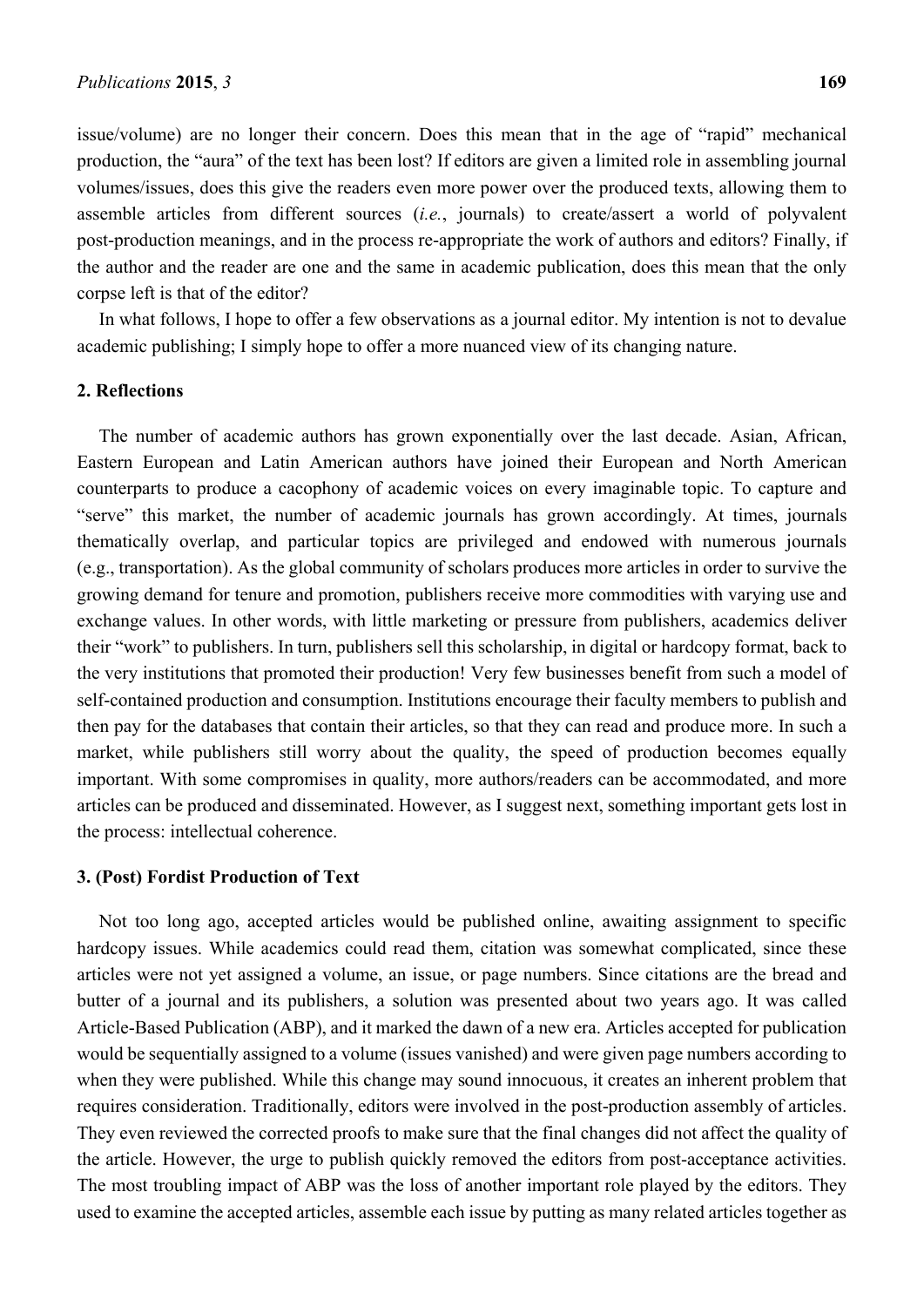possible, and determine the table of contents to give each issue the needed coherence. This even encouraged some colleagues to write editorials related to one or more of the themes in an issue. This role is not required in the new fast-paced publishing world. However, authors are happy with the speed of the review and the publication process, as are publishers who can market a higher volume of publications.

#### **4. Linguistic Submission**

Connected with the dilemma of speed and the increasing number of authors is the significant growth in the number of articles submitted for review. This does not necessarily translate to a higher quality of articles. It simply means that a journal that received 200–300 articles five years ago can be dealing with as many as 600–700 articles now. The expectation for rapid review and publication, meanwhile, remains the same. That removes any motivation for the editors to help authors whose articles are potentially publishable with some guidance and direct intervention (even some language editing). Authors, particularly those from the global South, used to benefit from this kind of editorial devotion to the production of knowledge. This process also allowed editors to help break the traditional divides between the geographies of knowledge production and consumption. As submission rates double and triple, little time is left for such a valuable service.

## **5. Colonial and Post-Colonial Practices**

Editors of international journals have the distinct displeasure of observing colonial practices in the production of text. This practice is multilayered and requires detailed deconstruction. For the purpose of this short essay, however, I can offer two observations. First, it is clear that the costly components of production have been moved to countries outside the global North. It is not unusual for editors to work with staff from South Asia and other English speaking countries, mostly sites of previous colonial practices. Second, as the number of authors from countries in the global South increases, the number of reviewers from the same regions remains small. This occurs because authors from some countries hesitate to review other manuscripts, either due to linguistic challenges or academic discomfort. This results in a condition where text produced in the global South is mostly reviewed by scholars outside this region, creating a class of academic subalterns, whose texts are examined and controlled mostly by reviewers from the global North. By the time the editor and the reviewers (the first set of readers) are done, the author has been appropriately "disciplined". This double colonial practice means that the text is given legitimacy in the global North and then sent to the global South for its mechanical production. In this process, I am not sure who is dead and who is alive: the author, the editor, the reviewer, or the reader? What remains is the scene of the crime, a macabre textual landscape we call a journal.

#### **6. Whose Language Is It Anyway?**

Historically, journals have offered language/copyediting services that created uniform quality. This service further "disciplined" authors, native and non-native speakers alike, to capitulate and follow the "suggested" changes. However, some journals have moved away from that practice. It is now the responsibility of authors to have their articles edited before they are accepted for publication. It is the duty of the editor to remind authors about this important step before their papers are published. This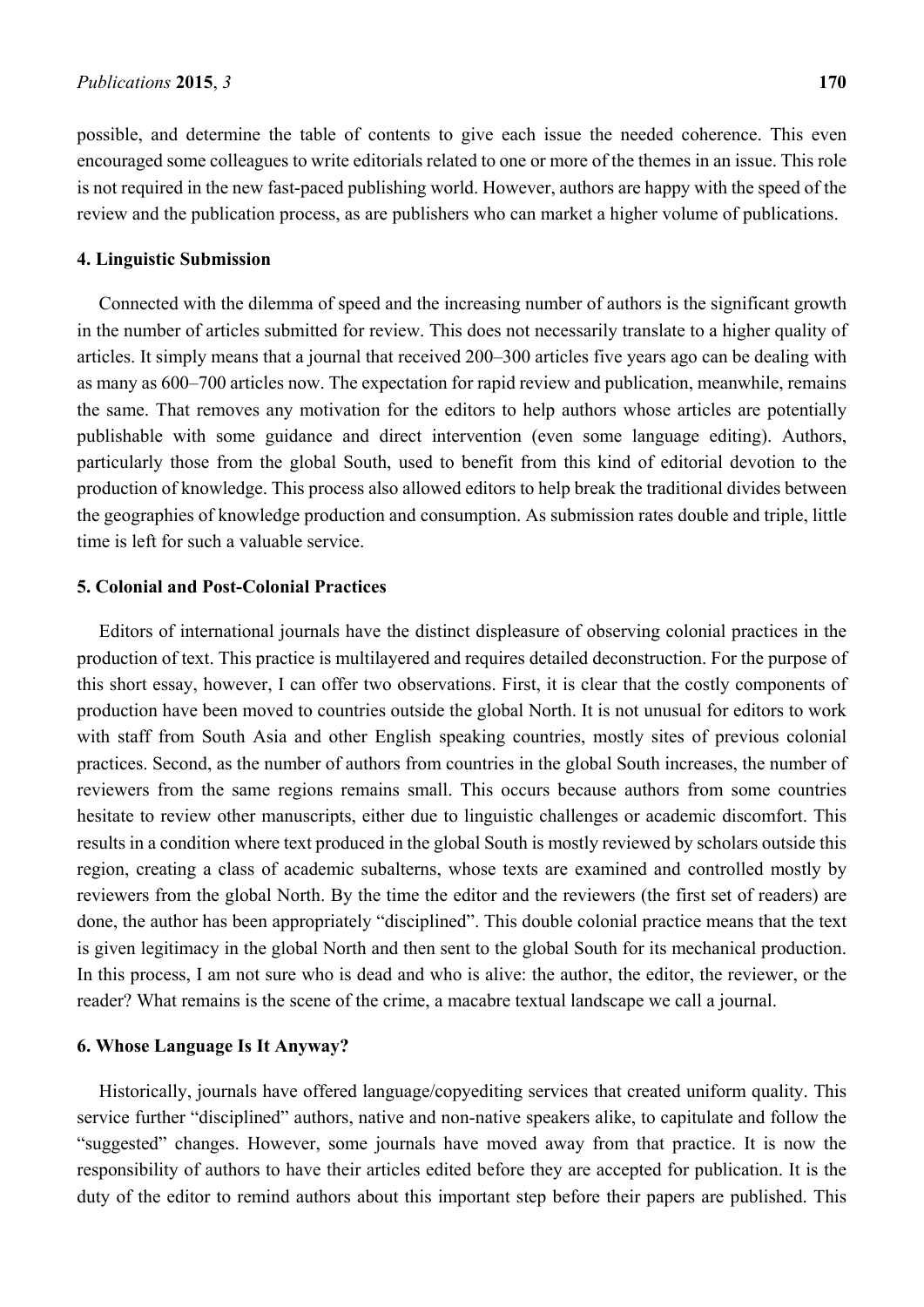clearly gives native speakers an advantage; with some focus and limited help from colleagues, they can get their articles ready for publication in a timely manner. For non-English speakers, however, this creates the task of finding a native-speaker volunteer (who may or may not be equipped to edit an academic paper) or pay for this service. When the author lives in a country where the fee for editing is close to an academic's monthly salary, this is not an easy task. For those cases, editors either have to step in (if they are informed of the financial burden) or ask for help from the publisher. After all, an accepted article cannot go to waste!

## **7. Who Will Read All These Articles?**

As the number of articles has increased exponentially, the number of reviewers has remained somewhat constant. As suggested earlier, this is partially caused by the increasing number of international authors, particularly from places where scholars are less willing to review. However, this problem cannot be squarely put at the doorstep of the global south. As many editors will attest, finding willing reviewers for the growing number of articles is difficult and disheartening. At times, potential reviewers let us know that they are overwhelmed by the number of assignments and requests they receive. If article submission grows at the current rate (or even higher), a new category needs to be added to editorial decision: withdrawn for lack of willing reviewers.

### **8. How Many Case Studies Does It Take to Produce Knowledge?**

An important element in the increased number of articles is the burgeoning of case studies. These are typically articles that use known theories and methodologies in various localities or conditions. Urban growth measurement is one such topic. Authors use satellite images from different time periods and apply similar methods to arrive at predictable results. Their only contribution is the showcasing of their selected urban area. The rest is a familiar discussion regarding the lack of adequate planning, leapfrogging, suburbanization, or mismanagement of natural resources. There is also the occasional reference to the loss of farmland and associated problems. Publication of such articles does very little to expand knowledge, either through theory or methodology. However, such articles can contribute greatly to a growing number of citations.

#### **9. How Many Authors Can Fit into One Volume/Issue?**

With an increasing number of authors and articles, as well as ABP publication style, the number of issues (or in some cases, volumes) per year has to increase. Imagine a journal that goes from six annual issues with seven articles in each to a journal that publishes 10 issues per year with 10 or more articles in each. Special Issues are the added bonus. As the number of volumes/issues increases, authors get published faster. However, readers cannot catch up and editors face exhaustion. Meanwhile, citations go up and databases sell. In this manner, a specific issue/volume of a journal becomes a storage device; we try to get as many in it as possible. Given that most readers have abandoned the practice of browsing entire journal issues in favor of individual articles, it may not matter how many articles are in one issue. Neither the authors, nor the readers, care. Editors are equally without a voice in this process. So why do we still have volumes and issues? Why not have one volume per year and append the accepted articles to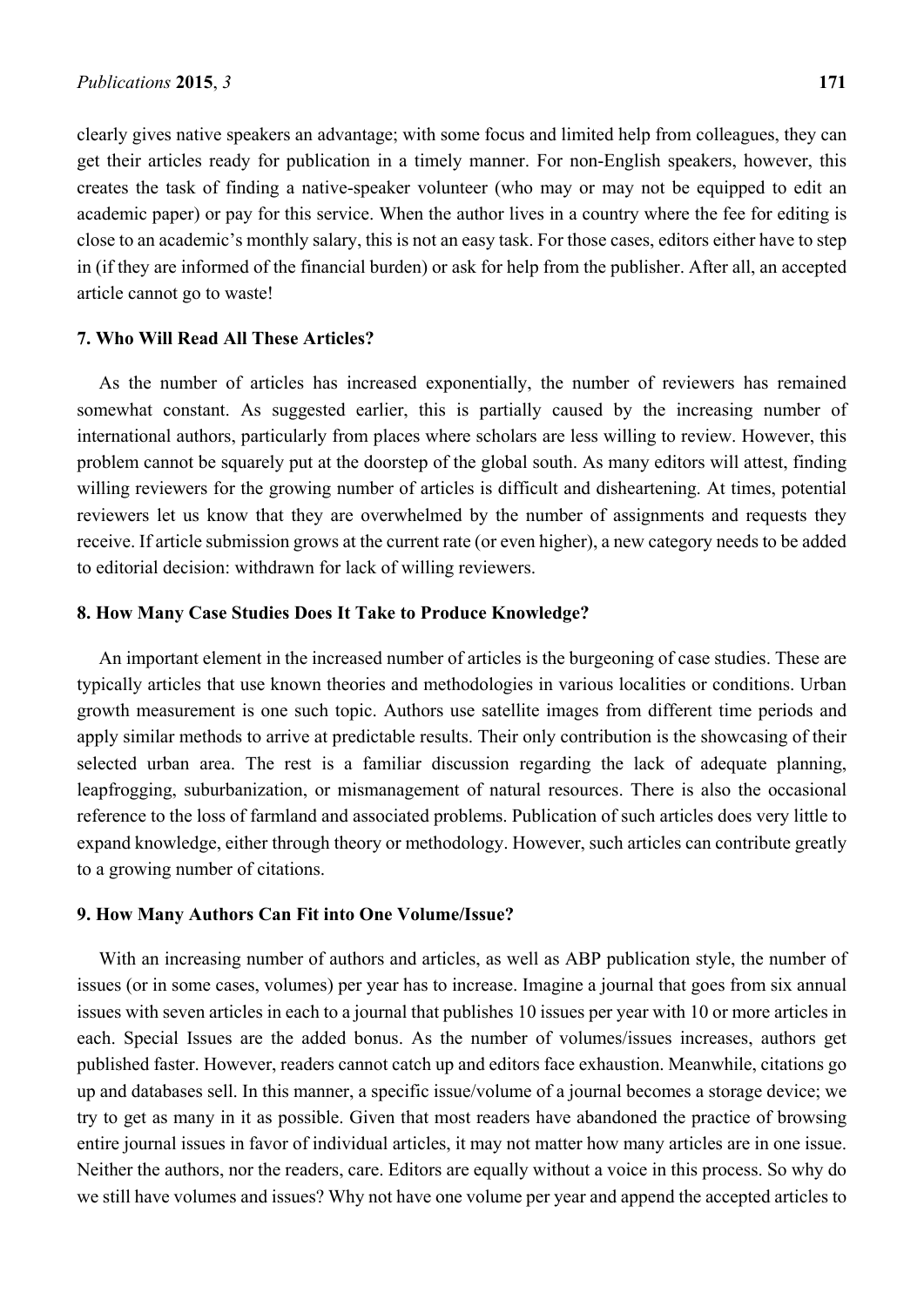the end until 31 December? For whom do we publish bounded academic journals, if the individual articles appear in the order they were accepted and not the academic coherence that relates them? If there are still libraries that demand hardcopies, let's send them the annual anthologies of randomly queued knowledge.

#### **10. Where Is Walter Benjamin When You Need Him?**

I must confess; I never fully appreciated what Walter Benjamin [2] had to say about the loss of aura in the age of mechanical reproduction. However, I am beginning to see the conditions the post-fordist textual production could produce. While empowering Bathes's readers by allowing them to assemble text and assert their own meaning and coherence (which in academic publication appears as literature review in the next cycle of textual production), the mechanical reproduction of text has also led to a condition that could be equated with the loss of artistic aura. The absence of coherent journal issues (with the exception of special issues) and searchable engines for finding articles related to one's narrow disciplinary interests means that there is no longer a chance for browsing. Passing "strange and wonderful" is no longer an option.

Bounded coherent journals are more than nostalgia. They were the last textual emporiums (or arcades if you will), where one went to find a specific text, but found others around it as well. How often did readers end up fortuitously reading an article that was not on their search list, simply because it was in the same issue where a targeted article resided? The textual meandering of the reader and the potential for textual place-making that was a journal were lost once the digital production process sacrificed bounded journals in favor of articles. Journals turned into storage spaces for commodified knowledge for specific consumers. Browsing and window shopping were eliminated. The online shopping experience for articles through library databases became eerily akin to shopping for retail items. When you decide to buy one item (or download an article), the website will suggest others like it! Doesn't this limit tastes, and for academics, narrow their field of knowledge?

## **11. Nostalgia Is a Trip through a Past That Never Was**

None of what I have described here could occur without our collective agency and complacency. As consumers of text, the author and the reader alike capitulate to the established process. This manifests itself in the repeated question all editors face from time to time: "how fast can you process my article?" I have never received an email from an author objecting to the specific location of his/her article in an issue or a volume. Academics need publication for the tenure process. All that matters is being published in high impact journals, and high impact journals need more articles to generate the citations they need.

The author may be dead, but s/he keeps returning as a textual zombie. As academics, authors devour text in order to produce more. They also partake in the process of turning new authors into zombies, as they consume their brains and discipline them in the "art" of producing text. In this scenario, publishers provide the spaces for the zombies to roam and the editors are there to direct the zombies to their destinations. When one journal is not enough to accommodate all the articles in a singular academic topic, there will be other journals with similar titles created and more editors recruited. The more the merrier: the more published, the more cited; the more cited, the more published; and the cycle continues.